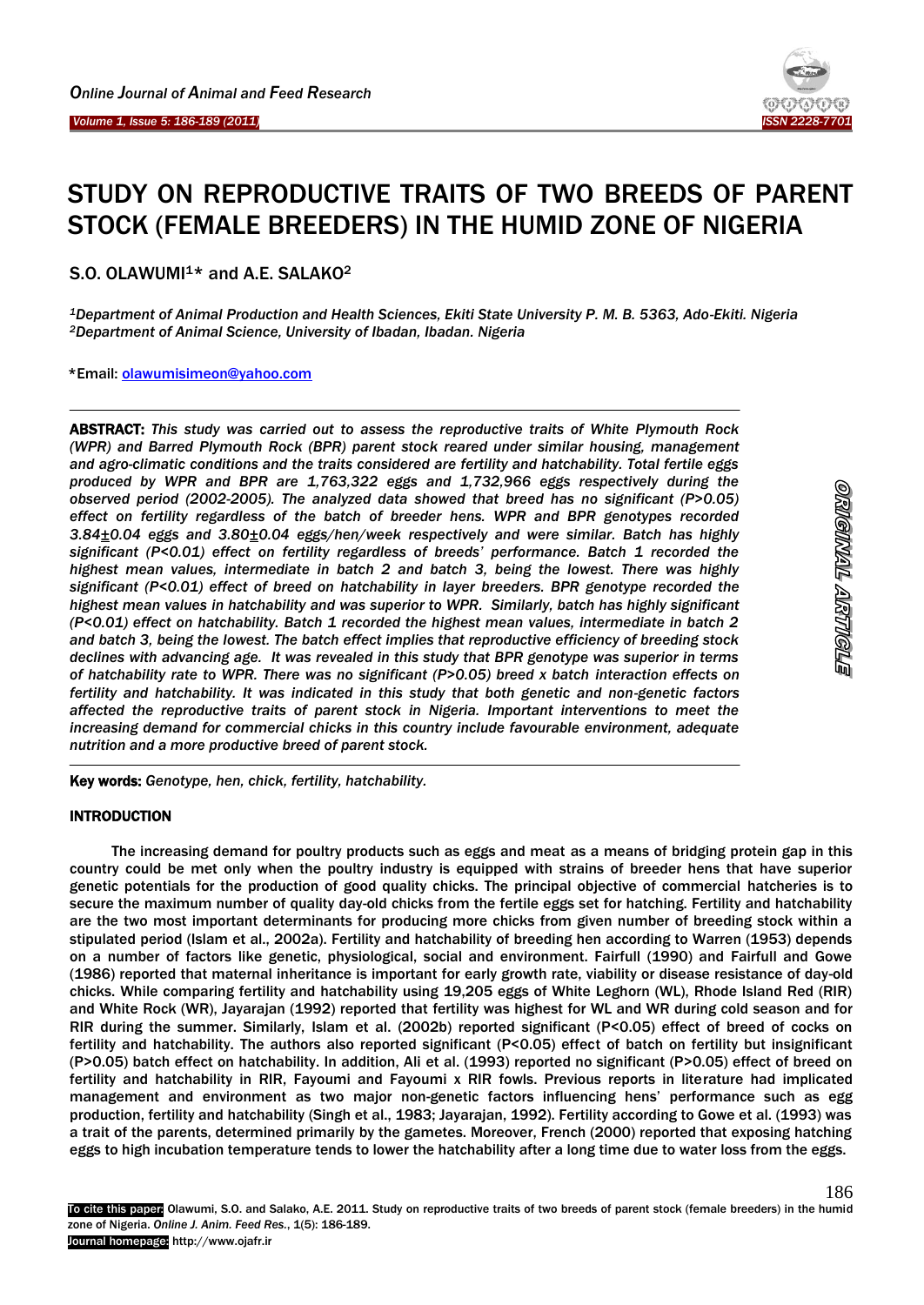As regards breed effect, Abdel-Rahman (2000) reported that naked neck gene reduced fertility and hatchability significantly than normal genotype. The researcher added that total dead embryos and hatchability differed (P<0.05) among the genotypes but no genotype x stress interaction effect was indicated. In addition, Islam et al. (2002a) reported significant (P<0.05) breed x batch interaction effect on fertility but the reverse was indicated for hatchability. In view of the importance of the poultry sub-sector in generating income, employment and production of high quality animal proteins and the fact that genetic makeup of any animal determines its productivity, this study was undertaken to:

A. Determine the genetic differences in reproductive traits of two breeds of parent stock

B. Evaluate the effect of non-genetic factor on these traits.

## MATERIALS AND METHODS

## Site of study

Data for this study were collected from the farm records of Ajanla Farms (CHI Ltd.), Ibadan between 2002 and 2005. Ibadan is situated at an elevation of 200m above sea level and lies about  $7^028^1$  and  $3^054^1$ . The city enjoys two distinct seasonal periods namely, rain (May-October) and dry season (November-April). The minimum and maximum temperatures on average during the year are 20°C and 30°C, respectively.

### Breeds and their management

The exotic parent stocks studied are Barred Plymouth Rock (BPR) and White Plymouth Rock (WPR) hens and were managed on the floor throughout the production period for natural mating at ratio 1male:10females. The cocks were declawed to prevent injury during copulation and were separated from the females during growing (rearing) period until about two weeks to the laying time. This method adopted was to prevent pre-cocious mating and it afforded the cocks an opportunity to reach the prescribed weight and maturity. Management practices on the farm during the observed period were uniform. Cleanliness and bio-security measures were strictly adhered to while vaccinations against viral diseases were administered as and when due. Three batches of each breed of parent stock with a total population of 21,780hens (WPR: 10,974; BPR: 10,806) starting from 5% egg production for 48weeks/batch were used for this study. Batch here refers to a sequential order in the placement of certain number of birds on the farm at a particular time. Fertility percent was determined on the candling (18<sup>th</sup>) day while hatchability percent was taken on the hatching (21st) day.

#### Hatchery management

Temperatures and relative humidity during incubation were as follows:

a. Setting temperature- 99.750F (1-18days)

b. Setting humidity-<br>
83%RH (1-18days)

- c. Hatching temperature- 990F (19-21days)
- d. Hatching humidity- 85%RH (19-21days)

### Data Analysis

Data collected were subjected to analysis of variance (ANOVA) using the General Linear Model (SAS, 2001) and the significant differences between means of breeds and batches were determined by Duncan New Multiple Range Test of the computer package

The appropriate statistical model used for fertility and hatchability was:

Yiik=  $\mu$  + Gi + Bi +  $\varepsilon$ ijk

Yijk= Observation of the  $k<sup>th</sup>$  population, of the  $i<sup>th</sup>$  batch and  $i<sup>th</sup>$  genotype

µ= common mean

Gi= fixed effect of genotype (i=2)

Bj= fixed effect of batch  $(j=3)$ 

ɛijk=random errors assumed to be normally and independently distributed with zero mean and common variance.

# RESULTS

Table 1 shows the analysis of variance of the effects of breed and batch on fertility and hatchability of the two breeds of layer breeders. There was no significant (P>0.05) effect of breed on fertility but the reverse was the case for hatchability. However, batch of breeder birds has highly significant (P<0.01) effect on fertility and hatchability.

## **DISCUSSION**

### Effects of breed and batch on fertility

The least square means showing the effect of breed on fertility were presented in Table 2. There was no significant (P>0.05) effect of breed on fertility in this flock.

187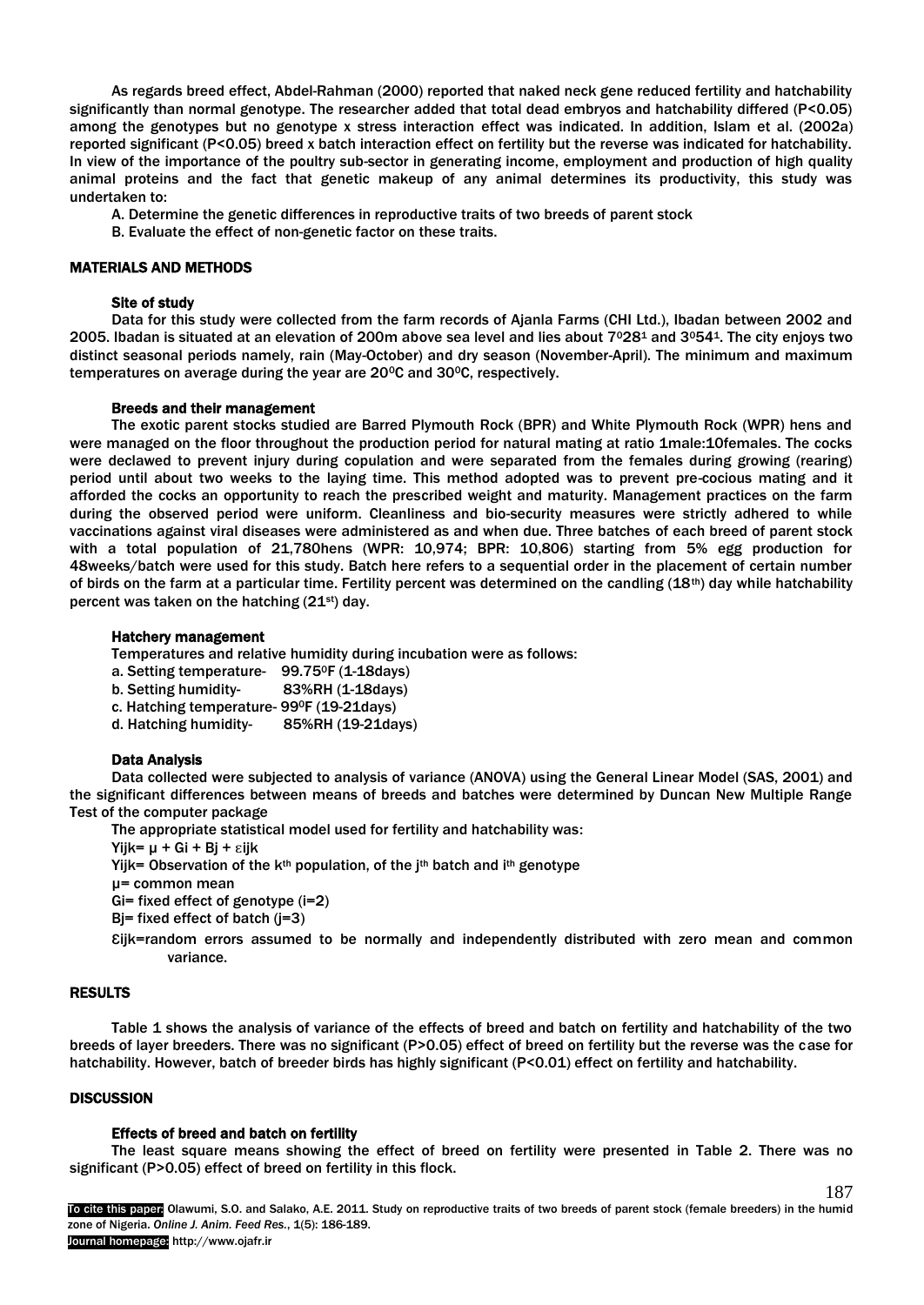| Table 1 - Analysis of variance showing the effects of breed and batch on fertility and hatchability |                  |                     |                  |                     |                  |                     |  |  |
|-----------------------------------------------------------------------------------------------------|------------------|---------------------|------------------|---------------------|------------------|---------------------|--|--|
| <b>Source</b>                                                                                       |                  | Df                  | <b>MS</b>        |                     | <b>F-Value</b>   |                     |  |  |
|                                                                                                     | <b>Fertility</b> | <b>Hatchability</b> | <b>Fertility</b> | <b>Hatchability</b> | <b>Fertility</b> | <b>Hatchability</b> |  |  |
| <b>Breed</b>                                                                                        | 1                |                     | 0.09             | 5.67                | 0.48             | $21.37***$          |  |  |
| <b>Batch</b>                                                                                        | $\overline{2}$   | $\overline{2}$      | 3.95             | 3.57                | $20.59***$       | $13.45***$          |  |  |
| Breed x batch                                                                                       | $\overline{2}$   | $\overline{2}$      | 0.14             | 0.40                | 0.75             | 1.50                |  |  |
| *** = $P < 0.001$                                                                                   |                  |                     |                  |                     |                  |                     |  |  |

The average number of fertile eggs per hen per week recorded for BPR and WPR was 3.80+0.037 and 3.84 + 0.036, respectively and were similar. The result was in agreement with the findings of Ali et al. (1993) who observed that breed has no significant effect on this trait but contradicted those of Islam et al. (2002a) who reported significant effect of breed on fertility of breeder layers. The obtained result implied that maternal inheritance has little influence on percent fertility but that improved management, balanced nutrition and favourable environment would promote good fertility rate. Fertility as one of the reproductive traits is lowly heritable and largely influenced by environmental factors. Therefore, balanced breeder nutrition and optimum housing conditions will enhance the production of high quality fertile eggs in order to meet the increasing demand for commercial chicks.

Furthermore, the least square means for the effect of batch on fertility were given in Table 2. There was highly significant (P<0.01) effect of batch on fertility. Batch 1 recorded the highest mean (4.03+0.045 eggs) values, intermediate in batch 2 (3.80+0.045 eggs) and batch 3 (3.62+0.045 eggs/hen/week), being the lowest. The result was consistent with the findings of Jayarajan (1992) and Islam et al. (2002b) who reported significant effect of batch on fertility. The positive and significant batch influence on fertility indicates that breeder chicks produced from young grandparent stock are more vigorous, productive and efficient in terms of fertility rate than those from older birds. That is, the first set of chicks produced by grandparent birds are more productive than those produced at later or advanced ages and this might be due to declining reproductive efficiency of breeder hens with advancing age.

## Interaction effects

There was no significant (P>0.05) breed x batch interaction effects on fertility in this flock (Table 3) and this was not in agreement with the findings of Islam et al. (2002a) who reported significant breed x batch interaction effect on fertility. This implies that breed and batch acted independently on these reproductive traits.

| Table 2 - Least square means showing the effect of breed and batch<br>on fertility                                                          |                |           |            |                    |  |  |  |
|---------------------------------------------------------------------------------------------------------------------------------------------|----------------|-----------|------------|--------------------|--|--|--|
| <b>Factors</b>                                                                                                                              |                | N (weeks) | <b>LSQ</b> | <b>SE</b>          |  |  |  |
| Genotype                                                                                                                                    |                |           |            |                    |  |  |  |
|                                                                                                                                             | <b>BPR</b>     | 145       | 3.80       | 0.037              |  |  |  |
|                                                                                                                                             | <b>WPR</b>     | 149       | 3.84       | 0.036              |  |  |  |
| <b>Batch</b>                                                                                                                                |                |           |            |                    |  |  |  |
|                                                                                                                                             |                | 97        | 4.03       | 0.045a             |  |  |  |
|                                                                                                                                             | $\overline{2}$ | 98        | 3.80       | 0.045 <sup>b</sup> |  |  |  |
|                                                                                                                                             | 3              | 99        | 3.62       | 0.044c             |  |  |  |
| a,b: means along the column with different superscripts are significantly different; BPR-<br>Barred Plymouth Rock; WPR- White Plymouth Rock |                |           |            |                    |  |  |  |

### Effect of breed and batch on hatchability

The least square means showing the effect of breed on hatchability was presented in Table 3. There was highly significant (P<0.01) effect of breed on hatchability. It was found that average number of chicks per hen for BPR and WPR respectively was 2.84+0.043 and 2.54+0.042. The former was however, superior to the latter. The result showed that breed differences exists in hatchability trait among breeds of parent stocks even though management and environment also play some positive and significant roles. The result corroborates the findings of Abdel-Rahman (2000) who reported significant effect of breed on hatchability but contradicted those of Islam et al. (2002b) who reported an insignificant effect of breed on this trait. In addition, the least square means showing the effect of batch on hatchability was given in Table 3. There was highly significant (P<0.01) effect of batch on hatchability. Batch 1 recorded the highest mean (2.88+0.053 chicks) values, intermediate in batch 2 (2.67+0.053 chicks) and batch 3 (2.50+0.052 chicks/batch/week), being the least. The batch's result on hatchability was similar to what was reported for fertility rate and it implies that there was a decline in reproductive efficiency of layer breeders with successive hatches from the same grandparent stock birds. The result was in agreement with the findings of Islam et al. (2002a) who reported significant effect of batch on hatchability and Gowe et al*.* (1993) who posited that there is usually a decline in fitness traits with advancing age of breeder hens. It was indicated in this study that BPR breed was productive, profitable and had superior genetic potential for this trait since more normal chicks were produced than WPR during the observed period which lasted 144 weeks.